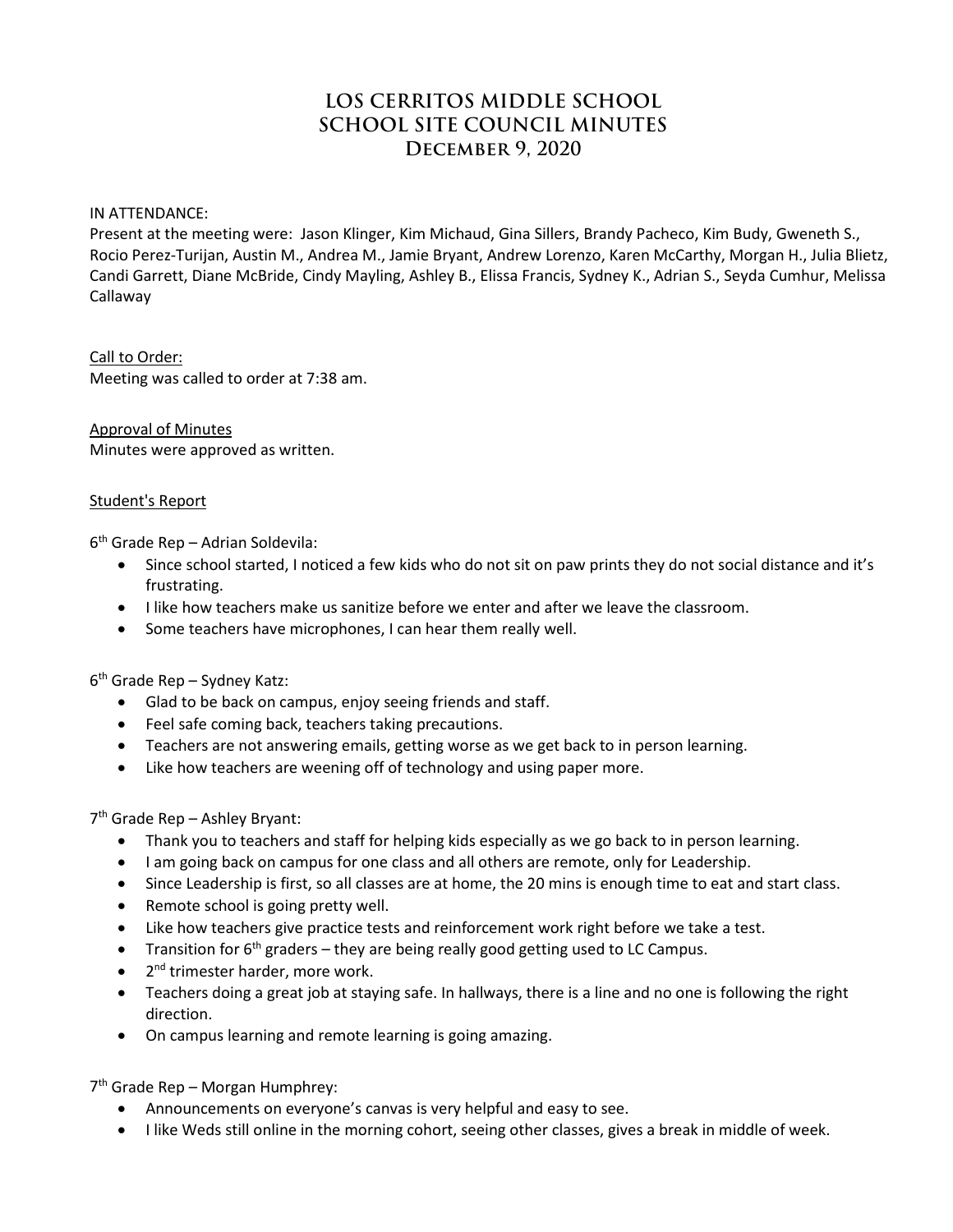- The 'hay day' didn't work out as planned. Everyone said they didn't do it. Make it to where everyone wants to participate.
- Can we do something for the newcomers? One kid moved into our neighborhoods and they don't have many friends.

8th Grade Rep – Gweneth Snowden:

- Excited about on-campus learning, better environment to learn, easier to pay attention.
- More tests, teachers go overboard with the tests, in Spanish we had two test in a row.
- Social distancing many are not doing it, staff members too. It's really uncomfortable asking someone to stay distant, it's hard to ask people to back up.
- At Student DAC, I really love the meeting. I like how they changed to 4:00pm.
- PJ Day on social media my parents are super strict what I put on social media. I won't be able to participate. They don't allow me to post anything about myself.
- On Wednesday's I love being virtual like seeing my friends online and it's a break in our schedule.

## 8th Grade Rep – Austin Maziasz:

- On Wednesday, can we change to normal day? Since teacher meetings are on Wednesdays, can we shorten break and shorten class period? In person is more beneficial than online.
- Everyone is doing a great job wearing masks, but not so good at social distancing. We should enforce it more like give them a detention for not distancing.

## Counselor's Report – Karen McCarthy:

- Enjoy student reports.
- Having everyone back is heartwarming, we are happy to see kids.
- In counseling busy, helping with supervision in the yard and it's hard for me to be a policeman.
- Trying to do meetings, very limiting with times.
- Struggling with the best way to connect with kids, can't pull them from classes. Grabbing them and scheduling a Zoom with them.
- Concern for remote kids harder to connect with them.
- Still scheduling students back and forth Remote/Blended. With just a few cases here, some parents are wanting to switch over to remote.
- D & F report Run report at end of trimester and we have never seen so many students with D's and F's. Parents are notified and we try to set up meetings to support them.
- District is monitoring the searches from student Chromebook computers. If anything questionable comes up, we have to follow up with family and student. Some searches are justified by class assignments.
- Working on registration for next year. For  $5<sup>th</sup>$  grade, we usually go out to elementary schools but instead we are making videos, setting timelines and making plans on how to proceed with that.

## DAC Report – Cindy Mayling:

- DAC meeting was yesterday.
- I want to acknowledge Morgan's idea thought about students who are new to our school. Isolated. Love Morgan's idea to reach out and connect with newcomers.
- In December, DAC likes to highlight performing artists in the District really hard during this time. We were treated to a holiday performance by a trio from NPHS violinists. Mr. Crystal shared some innovative technology that they have implemented to teach musicians – soundtrap.com.
- Inclusive schools week in the midst of right now.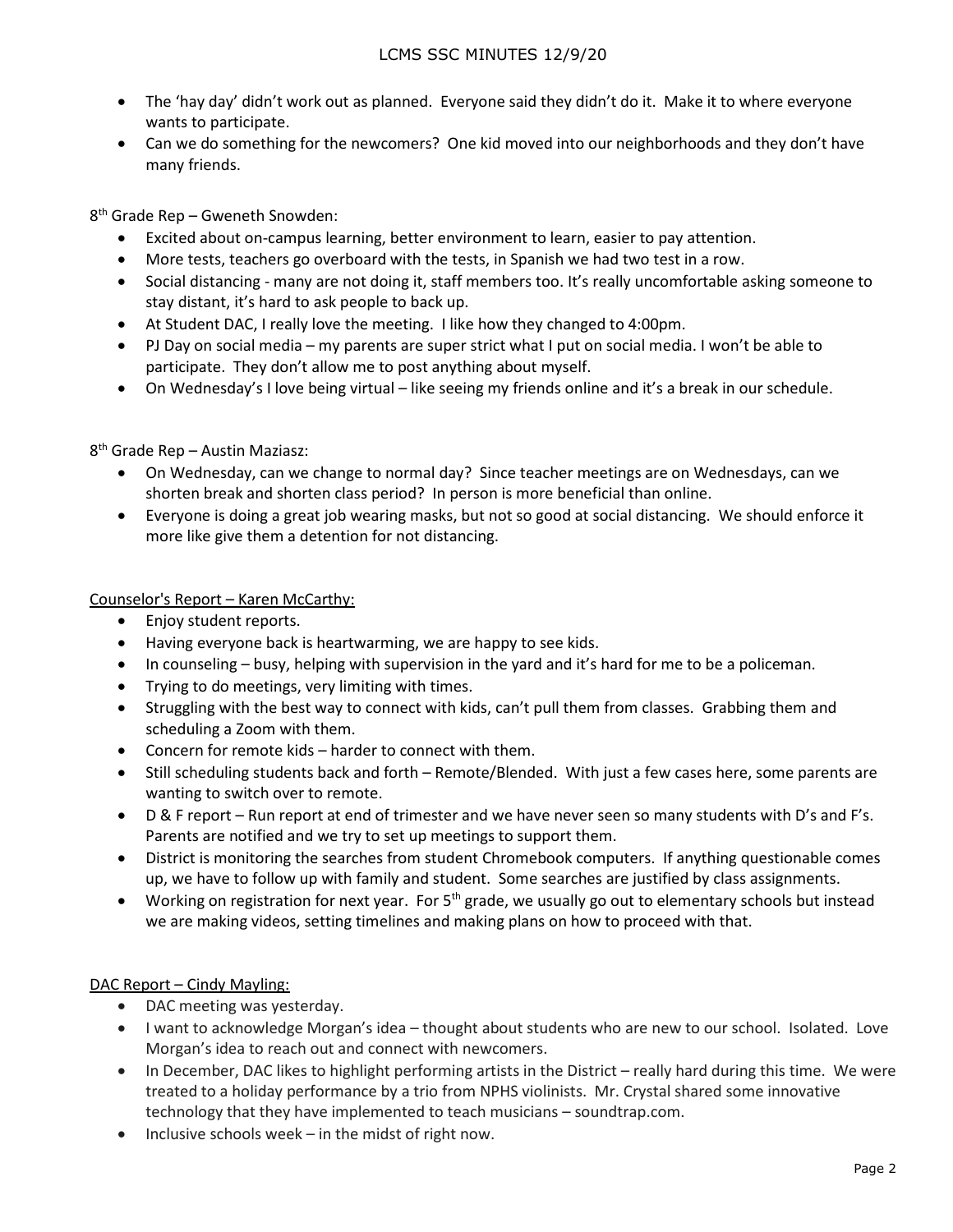- Reopen and redesign has gone smoothly.
- Mr. Lichtl went through the Dashboard document with us in detail. Showing by school the current number of positive Covid cases reported over the last 14 days. Number is not a cumulative number, does not show how many cases there have ever been. It shows current cases only.
- Went over updates at each level and where the enrollment numbers currently stand. Middle school level we have 2,714 in blended 1,142 in remote. LC numbers – 650 in blended 236 in remote.
- Regular flow of students requested to move to remote. Trying to accommodate them where they can.

## SEDAC Report – Andrea Mettel:

- Talked about D's and Fs list the district talked about using charter schools for remediation for summer school programs.
- Spoke about small group cohorts going well. Adjusting well back to campus.
- Standing committee reports
	- o Information and Training Report focusing on better practices for communications between SEDAC reps and school sites, to principals. Trying to make it uniform across the schools.
	- $\circ$  Curriculum Committee needs to be a better understanding of the terminology used for modifications and accommodations. Shared concerned parents have regarding current timeline of teaching of the Sex Ed curriculum – some students not prepared to learn it by  $4<sup>th</sup>$  grade.
	- $\circ$  Safety Committee each school going over safety plans, wanted SEDAC member to have feedback before finalizing plans.
- UACT impressed with safety measures California Teacher Association is holding a virtual conference for new teachers called 2020 New Education Weekend.
- Holding virtual conference dedicated to Special Ed during April 30 through May 2. For Special Ed teachers and General Ed teachers, found on CTA website.
- CRPD winter program guide will go out at end of December, registration starts in January. Working on swim class schedules. Contact if students have ideas of classes they would like try.
- Independent Living Resource Center have a new deaf advocate. Responsibilities are to provide access to communication and resources. Also available as an interpreter. Check out website.
- Library Rep reminded they are open virtually, all programs are continuing, curbside pick-up is available.
- SELPA and LCAP spoke so much information, go to website.
- Rainbow Connection directing to website for tons of information and resources all links are on District website.
- Public Comments two of Conejo Valley district students (heads of SDAC) presented the idea to have H.S. General Ed students assist students with disabilities who feel lonely during the pandemic. Called the Buddy System. A Gen Ed student from HS would work with a SpEd student from middle school via email or text messaging.
- Inclusivity week LC doing a lot this week.
- SPSA plans are being updated.
- Shared Site Successes generally everyone is happy with in person learning at school and all is going well.
- Special Education Director tell everyone that virtual transitional meetings that happened a week or so ago – if you miss them, all presentations are on district website.
- Superintendent he is happy with how everything is going.
- Face masks some sped kids that have issues with wearing masks. District is working with them to make it work.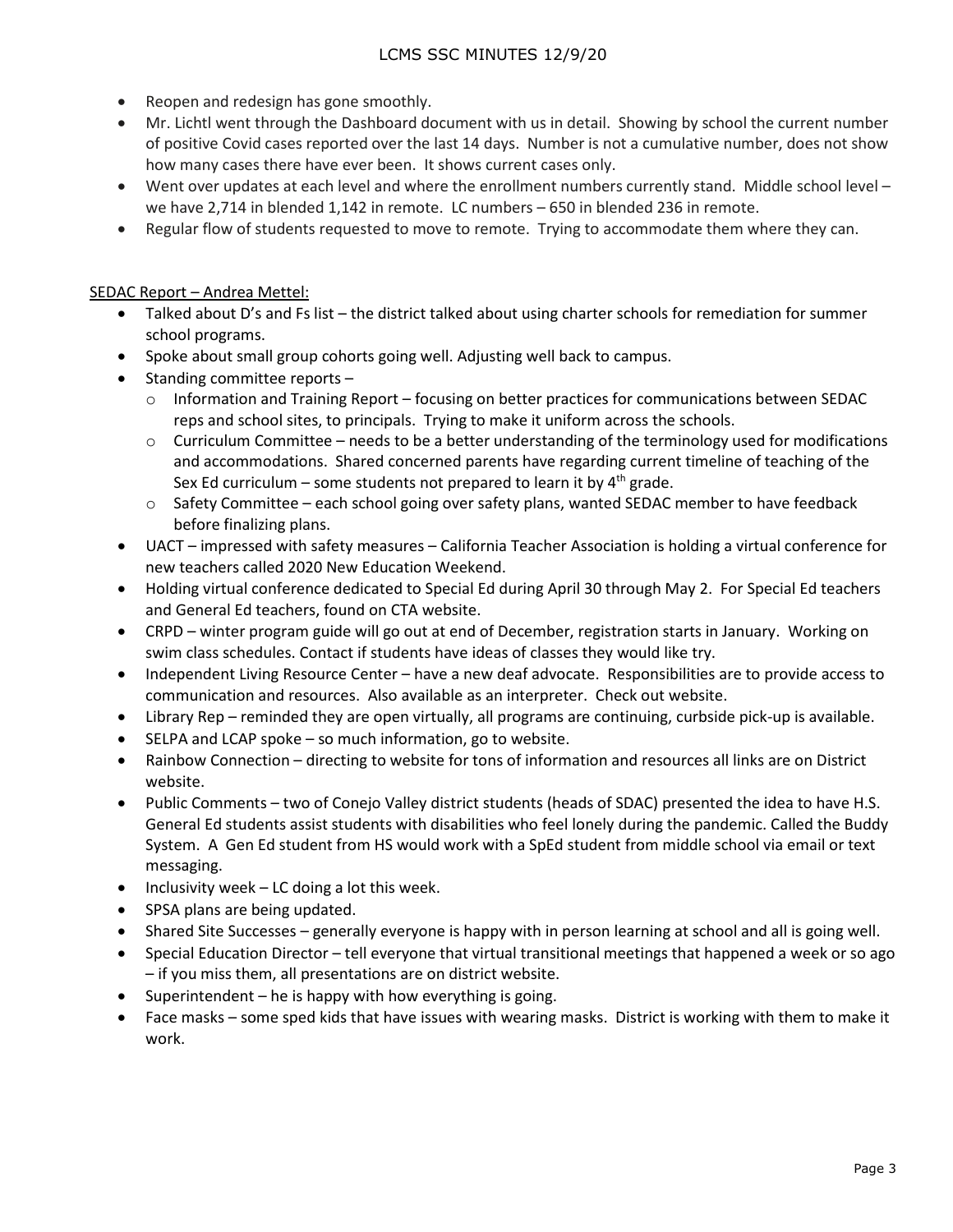## GATE Report – Julia Blietz:

- We had two GATE meetings since our last SSC meeting (Nov. 6 and Dec. 4).
- Los Cerritos GATE Activity event happening tomorrow (Dec. 10) Breakout Boxes at 5:00pm. It's virtual and facilitated by Stefanie Caswell (with the help from Kim Michaud and Kelsey Bartlett). Kim Michaud sent email to GATE families to sign up for Zoom link. Sign up till 5pm today.
- Continuing to communicate with parents. We have 47 parents who opted in so far to receive GATE communication from myself, Kim Michaud and Stefanie Caswell.
- GATE DAC chair spoke about Inclusivity Week and how it pertains to GATE. GATE doesn't have a great reputation for being inclusive. Discussed rebranding to be more inclusive. All in the messaging and awareness. Some groups like low socioeconomically disadvantaged and some ethnic groups are not very well represented in GATE population.
- Shauna Ashmore from Student Support Services reported that they're changing how GATE testing happens moving forward (though they're still not sure how it will happen this year due to pandemic restrictions) instead of getting consent forms from all 3rd grade parents before students are tested, parents will need to request to opt out if they don't want their child to be tested.

## ELAC/DELAC Report – Rocio Perez-Turijan:

- ELAC meeting was on Dec 2.
- Claudia Mantilla talked about DELAC training resources.
- Dr. Lisa miller Equity tax force.
- Dr. Deborah Martinez talked about learning loss and intervention platforms.
- Next DELAC meeting will be on Jan. 26 and the ELAC meeting on Jan. 20<sup>th</sup>.

## PSTA Report – Mellissa Callaway:

- PTSA would like to thank everyone who participated in and supported our first Virtual 5k. Pretty successful – they had fun doing it.
- We continue to look for creative ways to raise funds for LCMS during this challenging time.
- We are still promoting our partnership School Cents with the Oaks Mall and encourage families to upload receipts from their holiday shopping. Each receipt we receive earns money for our school.
- We are so grateful for the teachers and staff both remote and those that have returned to campus.
- Since we are unable to have a back to school event/dinner so we are working this upcoming weekend to organize Back to School treats to get to teachers and staff on campus prior to the winter break.

## Boys & Girls Club Report – Andrew Lorenzo:

- Transition process has been working smoothly.
- Got great feedback from middle schoolers this year they are happy to be in classes, not fans of Zoom.
- Student schedules they come in and have an hour to 1  $\frac{1}{2}$  hrs to do homework and reinforcement activities. Rest of the time, they get to do normal BGC activities. Getting them back in routines. For SEL classes, we try to boost morale and have them talk to each other and to staff during these tough times.
- We have an AM group and a PM group here. We sanitize between groups.
- Thanks to Suzie for providing food for our kids.

## Principal's Report – Jason Klinger:

Kim Michaud – spoke about activities coming up:

• Future Leopard Night is coming up on Monday. Due to it being virtual, they're doing a video compilation from staff, teachers, leadership and WEB students to make it engaging and fun.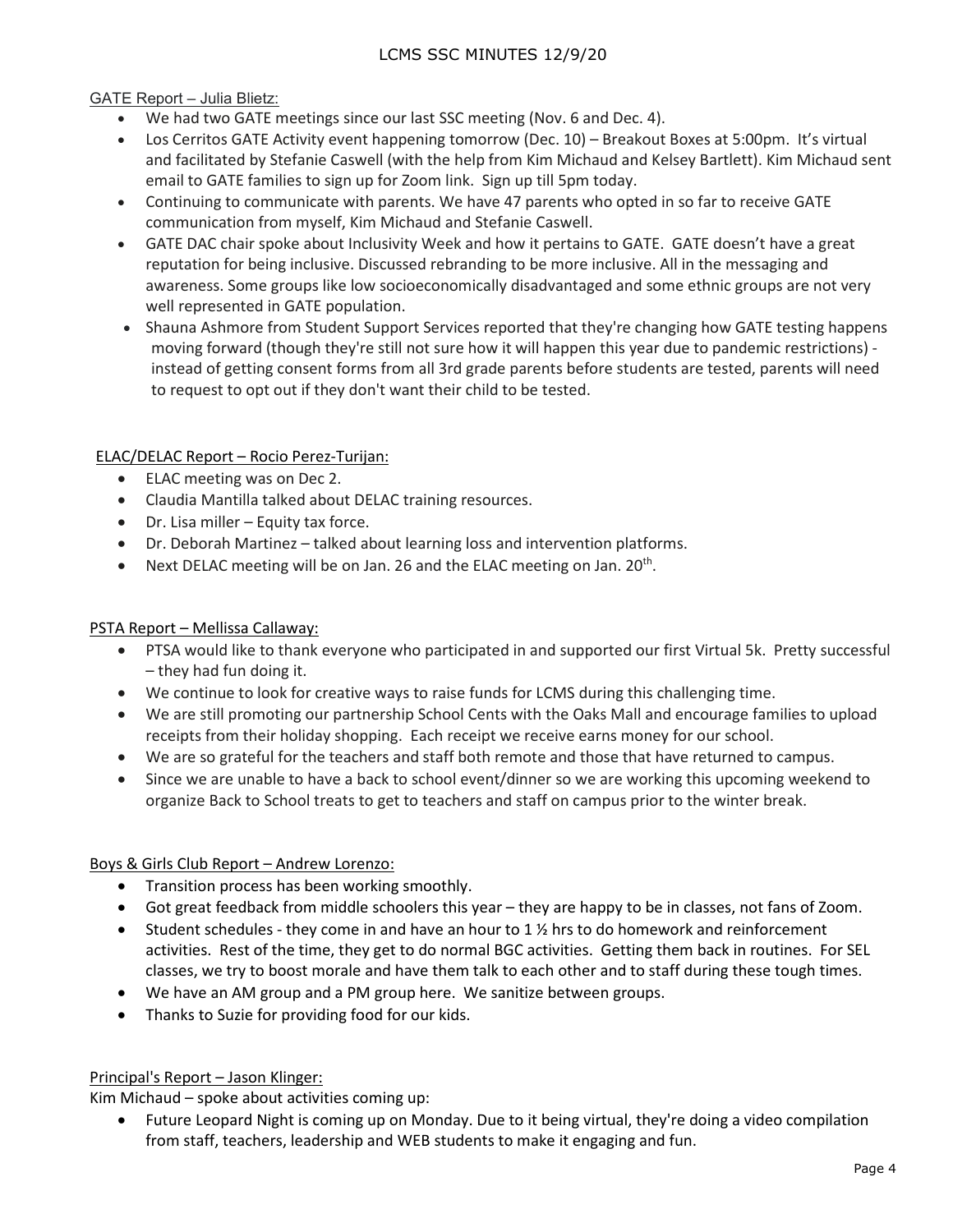- Back to School tours with WEB leaders did include some new students in addition to 6th graders, but admin/counseling staff are open to other ideas on how to make new students feel more welcome (due to it being more challenging right now because of social distancing and other restrictions).
- Renaissance rewards and other honor roll recognitions are still happening, they just need a little more time to get everything finalized and ready. Normally, academic awards for the 1st trimester happen in January, so they're still aiming for that.
- Leadership staff would love to hear ideas from parents and students on how to fundraise during this difficult time. The annual ASB fundraiser didn't happen this year due to everyone being remote and more families facing financial difficulties, so staff would love any suggestions on how to make up for that in maybe smaller increments with other events/programs.
- With 2 spirit days coming up (PJ day this Friday and Holiday attire next Friday), students can do social media posts, but can also just submit photos of themselves in spirit wear via e-mail to leadership teachers and staff.

Jason Klinger –

- Have not had to tell kids to wear a mask. Social distancing during A cohort is difficult. Trying to find an approach – find a dot or paw and stand on it. Trying not to be militant. Lunch tables are not spaced and they are bolted down.
- Addressed student concerns:
	- $\circ$  Austin As for Wednesday, SDAC is a great place to discuss your concerns. Weds are district-wide so if you want change, SDAC is the place to express them.
	- $\circ$  Sydney allow teachers time to answer to emails. They get 24-72 hours to respond to email. The get done at 3:30pm then have to go home and deal with their own families/students.
- Have a bunch of teachers who have new Brittany Spears microphones on so students can hear them. Part of the Single School Plan does have funds in there to give all teachers microphones.
- Inclusive schools week LRE (lowest restrictive environment) data has improved by 80%. We now have 40% of our population accessing 80% of general ed classes. State number is 52% to 56% so we have a long way to go. We added English-6 co-taught class and a Math-6 co-taught class this year to support incoming  $6<sup>th</sup>$  graders.
- D's and F's data very sad we have 22% of LC students have at least one D or F.
	- o Subgroups: EL kids is at 51%, Special Education kids are at 37% and our Low-socioeconomic kids are at 41%, homeless/foster kids are at 78%. Have a lot of work to do in subgroups. Our hardest challenge is that there is no RTI anymore, where we check in with students. With EL kids we have 15-20 kids coming here every day to work with facilitators.

Old Business No old business.

## New Business

Single School Plan Process – Review and Approve

- Had no state data. Hard to see if we met or increased our goals.
- Majority of goals will be identical to last years.
- English classes gave a "read theory" comprehension assessment.  $8<sup>th</sup>$  grade English kids are reading at  $5<sup>th</sup>$ grade level – Ms. Garcia said it was harder. Gives us a baseline. Got to get kids reading more often and doing comprehension activities.
- In staff meeting going to be hitting hard in English, Social Studies and Science. Get them reading every period.
- Majority of items do not require money. Its things we are doing as a school.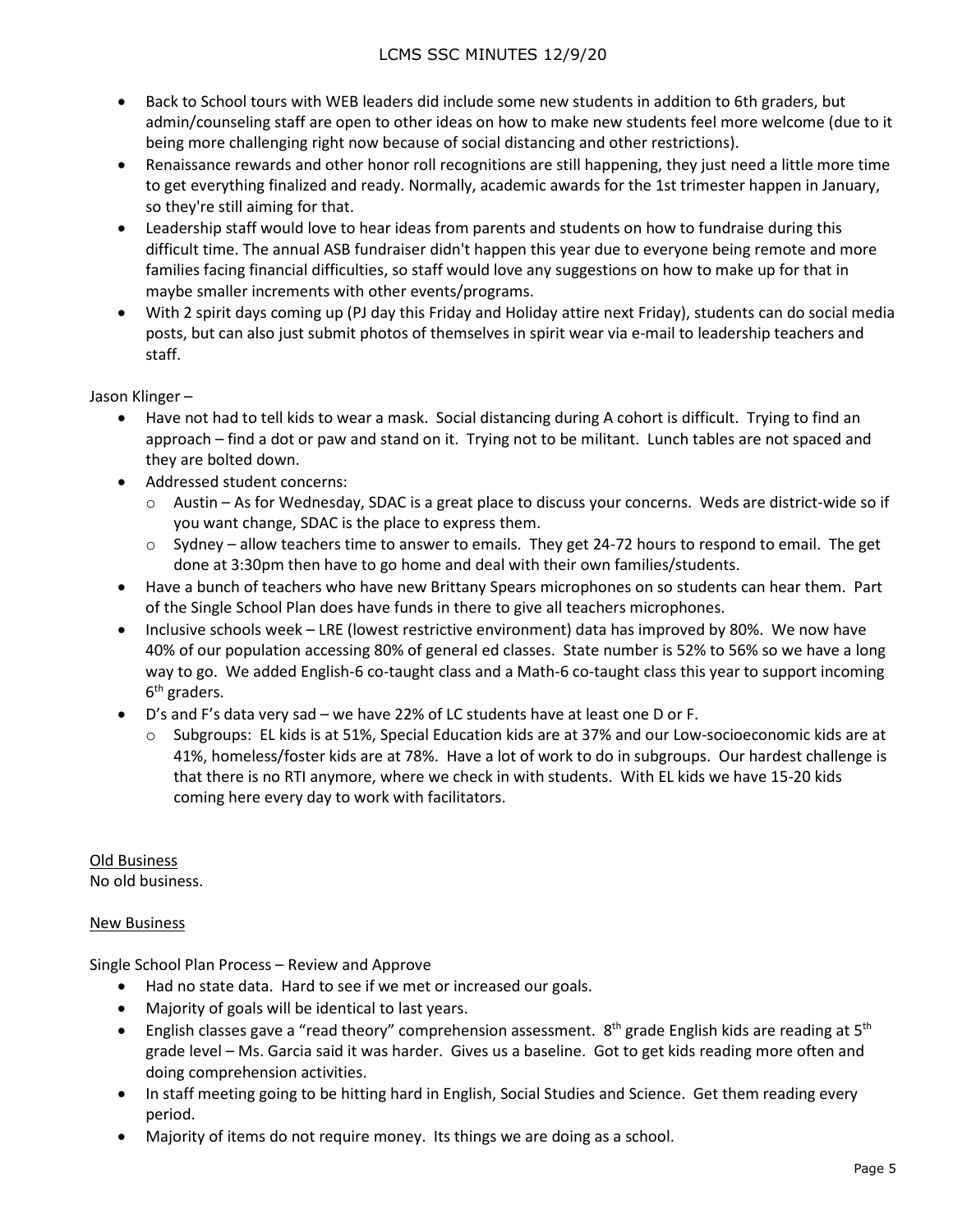- Have spent a lot of money giving teachers opportunities for additional professional development. In the past, we have given every department 2-3 release days to go over data and strategies. This year cannot not pull teachers out of class. Giving teachers professional development pay to meet after school to work on things.
- Have 18 different action items. For 17 and 18 we added two new instructional strategies to improve literacy for all students –
	- $\circ$  Continue to implement a series of targeted learning skills reading with a purpose, identify main idea, annotation of text, making connections and predictions, and apply knowledge after reading something.
	- $\circ$  Continue to implement executive functioning skills teach them strategies to comprehend what they read (summarizing, note-taking, graphic organizers).
- Math goal no new data for math. Make adjustment having to go old school in math. We got 15 chairs facing forward, can't do things the way we used to.
- Spiral Assessment/Assignments typically we move on to Ch. 2 never look at Ch. 1. Math teachers are providing homework questions that go back chapters.
- Goal #3 added one piece of data for the Read 180 program for students who are significantly below reading and comprehension level. Added ways for students to improve Lexile levels for students with severe disabilities.
- Goal #4 most data was School Culture
	- $\circ$  Student Clubs: year before last had 23 clubs, last year had 20 clubs but participation was higher.
	- o Attendance data was 96.24%.
	- o We are the only school using 5 star to check in students. Shows 58% all students participated in at least one school activity.
	- o Clubs and activities are closed this year. Students are not interested in doing things after school.
	- $\circ$  Discipline Management Program shows 959 total number of detentions assigned. Saw a decrease in detentions and Saturday schools. Most for tardies. Trying to find alternatives ways to support students who make poor decisions.
- Last goal received money so required to add a Learning Loss goal how do you determine if a student has a learning loss?
	- o Tied in academic and social-emotional learning loss. Two major elements that have been impacted with the pandemic. Isolated from friends and family members.
	- o Baseline data used "read theory" data because students are not reading at grade level.
	- $\circ$  Students D and F report is higher than it is when normally at school. Hard to catch kids now, cannot meet with students during RTI.
	- $\circ$  Jason asked students why is Ds and Fs so much more this year. They are not doing reinforcements activities.
- Social emotional put all the data that the counselors are doing with their visits. We have to include data from any time we have a social emotional or academic intervention from counselors.
- Any questions about the Single School Plan? This is a revolving document, we can approved today and change later.
- Motion to approve 2020/2021 Single School Plan for Achievement.
	- o Plan is approved as written.

## Public Concerns

Kim Budy – really enjoy having kids come back. I do notice that students tend to not remember math in between meeting with them. When remote learning, I noticed that a lot of students were not doing the classwork, and just doing reinforcements. But now in class, they have to do their classwork. Found that having a mic helps a lot and all kids can hear me.